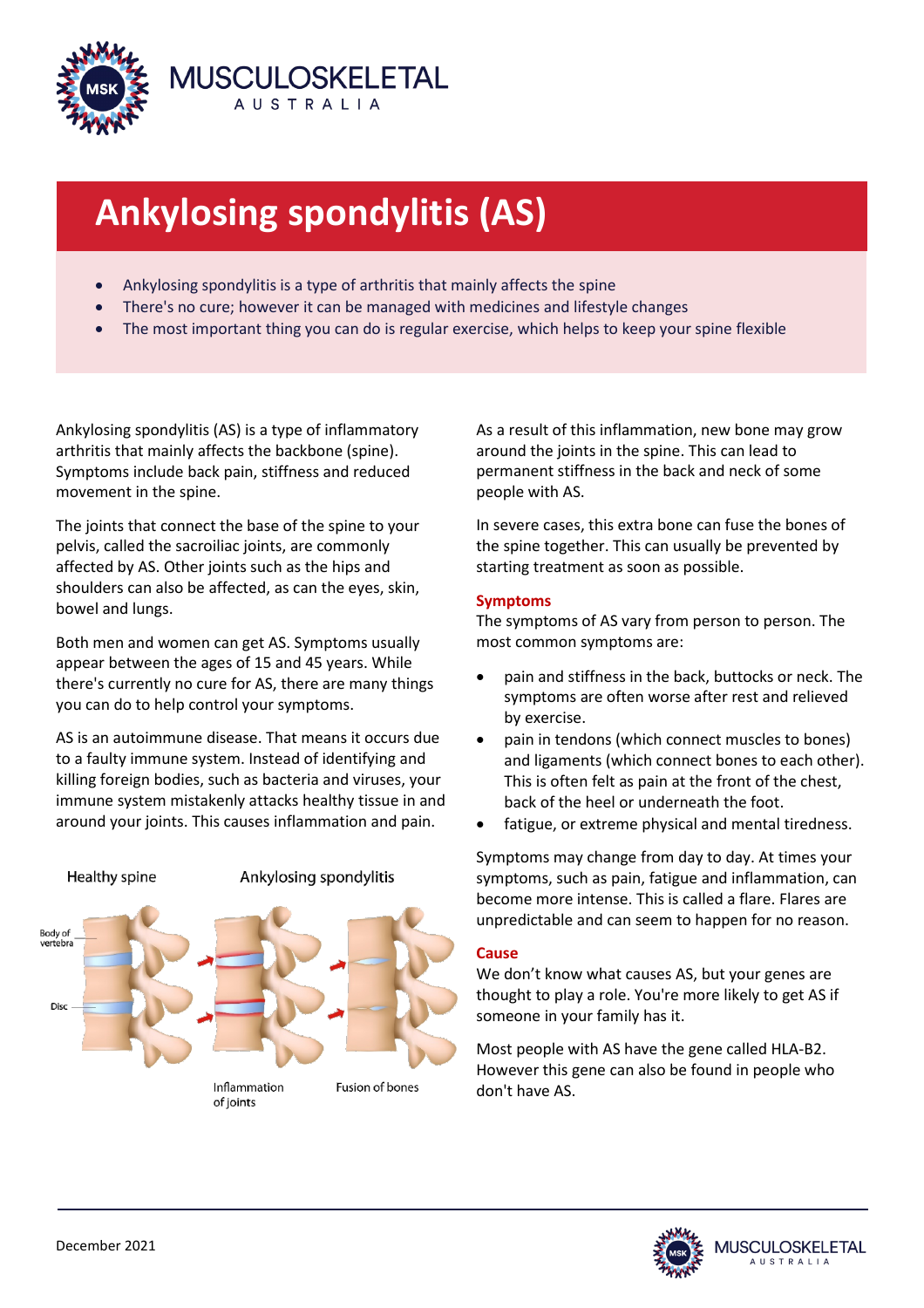Since the presence of this gene doesn't automatically lead to someone getting AS, other factors are thought to be involved.

## **Diagnosis**

Getting diagnosed quickly is important so your treatment can be started as soon as possible.

After talking with your doctor about your symptoms and other relevant health information, you may undergo several tests, including:

- a physical examination
- scans such as x-ray, CT (computed tomography), MRI (magnetic resonance imaging)
- blood tests
- genetic testing.

These tests are generally organised by your doctor or rheumatologist (a doctor who specialises in conditions that affect muscles, bones and joints). They'll explain what the tests are looking for and what the results mean.

## **Treatment**

There's no cure for AS, so treatment aims to manage your pain, reduce your risk of complications and improve your quality of life. Your rheumatologist will fit your treatment to your specific symptoms and the severity of your condition. This can involve trialling different medicines to find the ones that work best for you.

## **Medicine**

Medicines used to treat AS include:

- pain relievers (or analgesics) for short-term pain relief
- non-steroidal anti-inflammatory drugs (NSAIDs) to control inflammation and provide short-term pain relief
- corticosteroids to quickly manage or reduce inflammation
- disease-modifying anti-rheumatic drugs (DMARDs) to control your overactive immune system
- biologics and biosimilars (bDMARDs) are biological disease-modifying drugs that target specific parts of your immune system.

#### **Exercise**

Although exercise is essential for general wellbeing, it's crucial in managing AS. Exercise can relieve pain and help keep your spine moving and flexible.

Specific strengthening exercises should be done to maintain strength through your spine. Exercises performed in warm water (hydrotherapy) can also be helpful.

For overall wellbeing, you should also do general strengthening and aerobic exercises. It's helpful to see a professional who can create an exercise program to suit your specific needs. Talk with your doctor about seeing a physiotherapist or exercise physiologist.

#### **Self-management**

There are many things you can do to help yourself:

Learn more about your condition - knowing as much as possible about your AS means that you can make informed decisions about your healthcare and play an active role in managing it.

Exercise and stay active as much as possible - talk with a physiotherapist or an exercise physiologist for specific advice about a daily exercise and stretching program.

Get up and move if you've been sitting or standing in one position for a long time.

Learn ways to manage your pain - there are many things you can do to manage pain, and different strategies will work for different situations. For example, heat packs can help ease muscle pain, cold packs can help with inflammation, gentle exercise can help relieve muscle tension. Try different things until you find the ones that work best for you.

Stay involved - in your usual home activities, work, leisure and social activities. These social connections are essential for your wellbeing.

Eat a healthy, well-balanced diet for general good health.

Manage your stress - stress can aggravate your symptoms and make you feel worse.